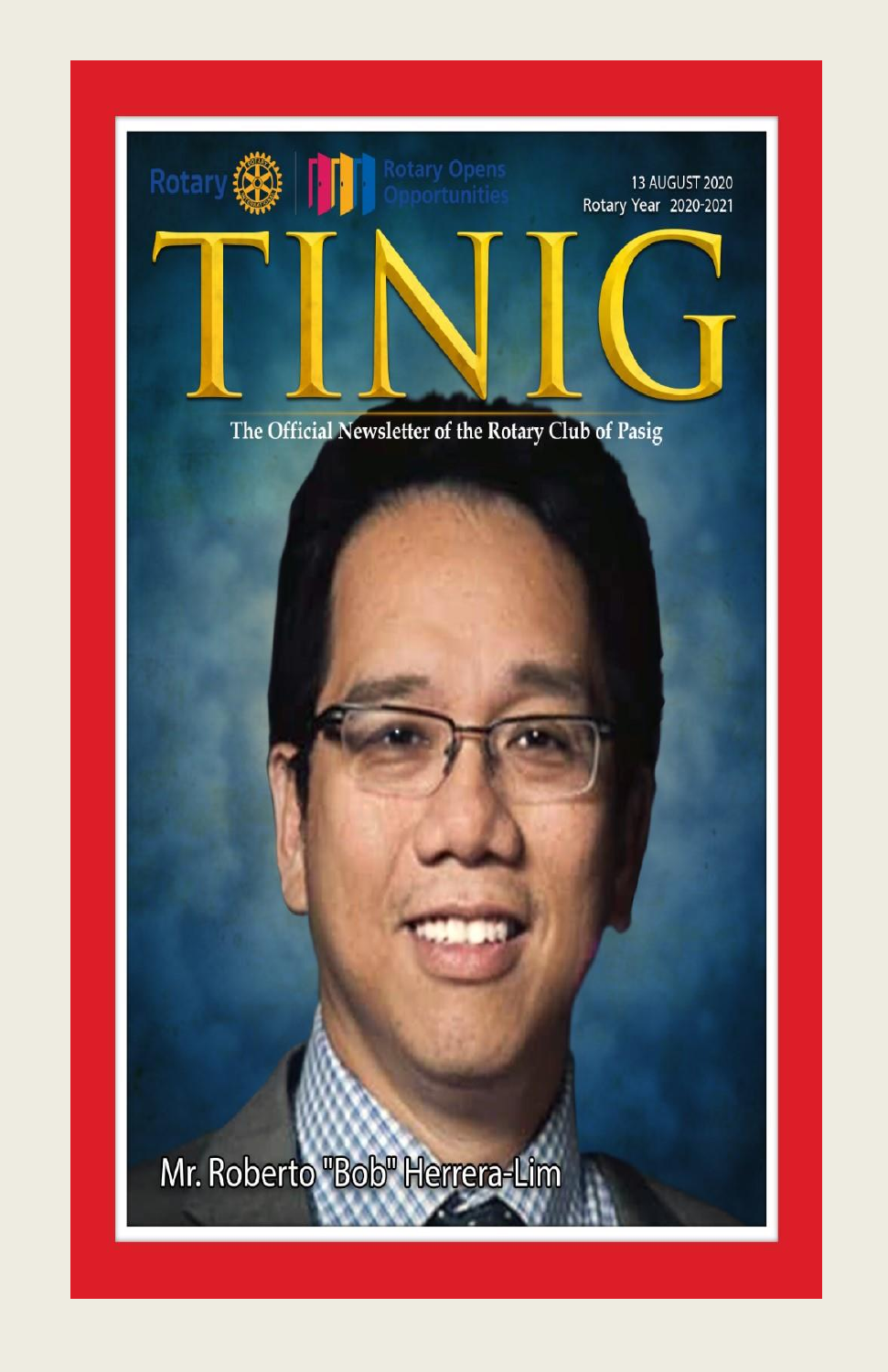



**Today's Programme** 

**6th Virtual Meeting via Zoom August 13, 2020 1:00 – 2:00 PM Pangkat No. 2**

**National Anthem Video Recording** 

**FOUR-WAY TEST Rtn. Nicky Ty** 

**Introduction of Visiting Rotarians & Guests** 

**Community Singing IPP Nick Guzman** 

**Fining Moments PP John Javier** 

**Wise or Otherwise** 

**President's Time Pres. RJ Ermita** 

**Introduction of Guest Speaker Pres. RJ Ermita** 

**Call to Order Pres. RJ Ermita** 

**Invocation** Dir. Sonny Rivera

### **MR. ROBERTO "Bob" HERRERA-LIM**

Topic: Retooling Our People and Economy for the New Normal *GUEST SPEAKER*

**Open Forum**

**Adjournment Pres. RJ Ermita**

**Dir. Garrick Ang Emcee**

*AUGUST IS MEMBERSHIP AND EXTENSION MONTH*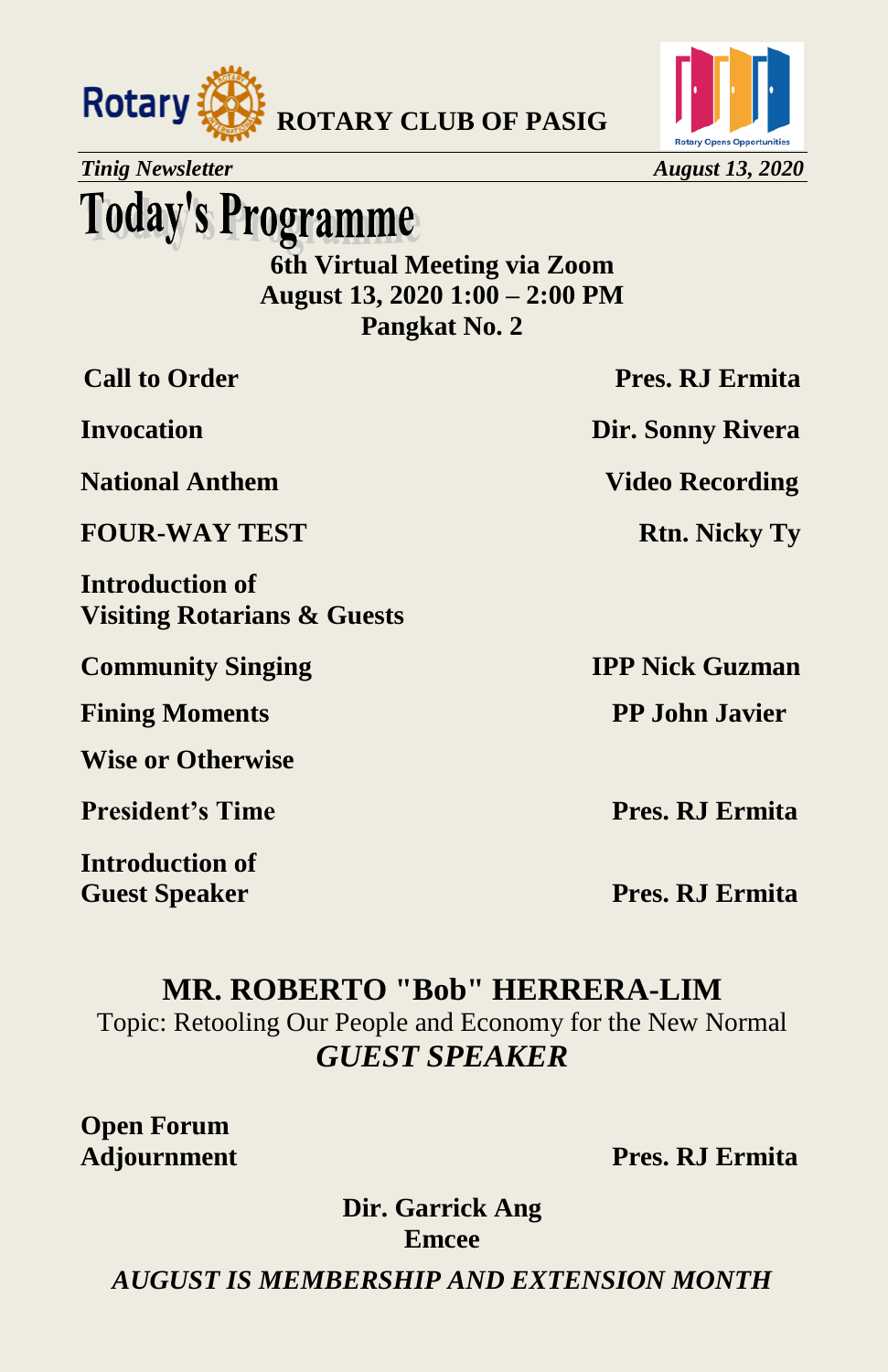



**Invocation** 



### **Let us Pray.**

Lord of the Universe: as one of your wise ministers have said, You can judge a person by his checkbook stubs.

As Rotarians, we are mostly and generally blessed by you with lives of relative luxury, and opportunities unkown to many.

Help us to review our checkbooks, and, indeed, the registers of our lives with honesty as we consider our priorities, and our opportunity to help others.

Oh Lord of the Universe: These Noble Men of the Rotary Club of Pasig before you today, have collectively resolved, to pursue and sustain efforts to served their constituents, your poor and marginalized sons and daughters, despite personal, family, professional, and business challenges borne out of the continuing Covid-19 Pandemic, compromising even their health security and well being. To give service in your name.

Open our hearts and our bank accounts Oh Lord to those in need, while still providing us with appropriate fruits of our own labors. Help us to share not only our tangible wealth, but also our intangible riches of knowledge, leadership, and creativity to make our beloved Pasig City, our nation, and our world, a better place filled with the peace and love that you can bring through us our Lord. **Amen.**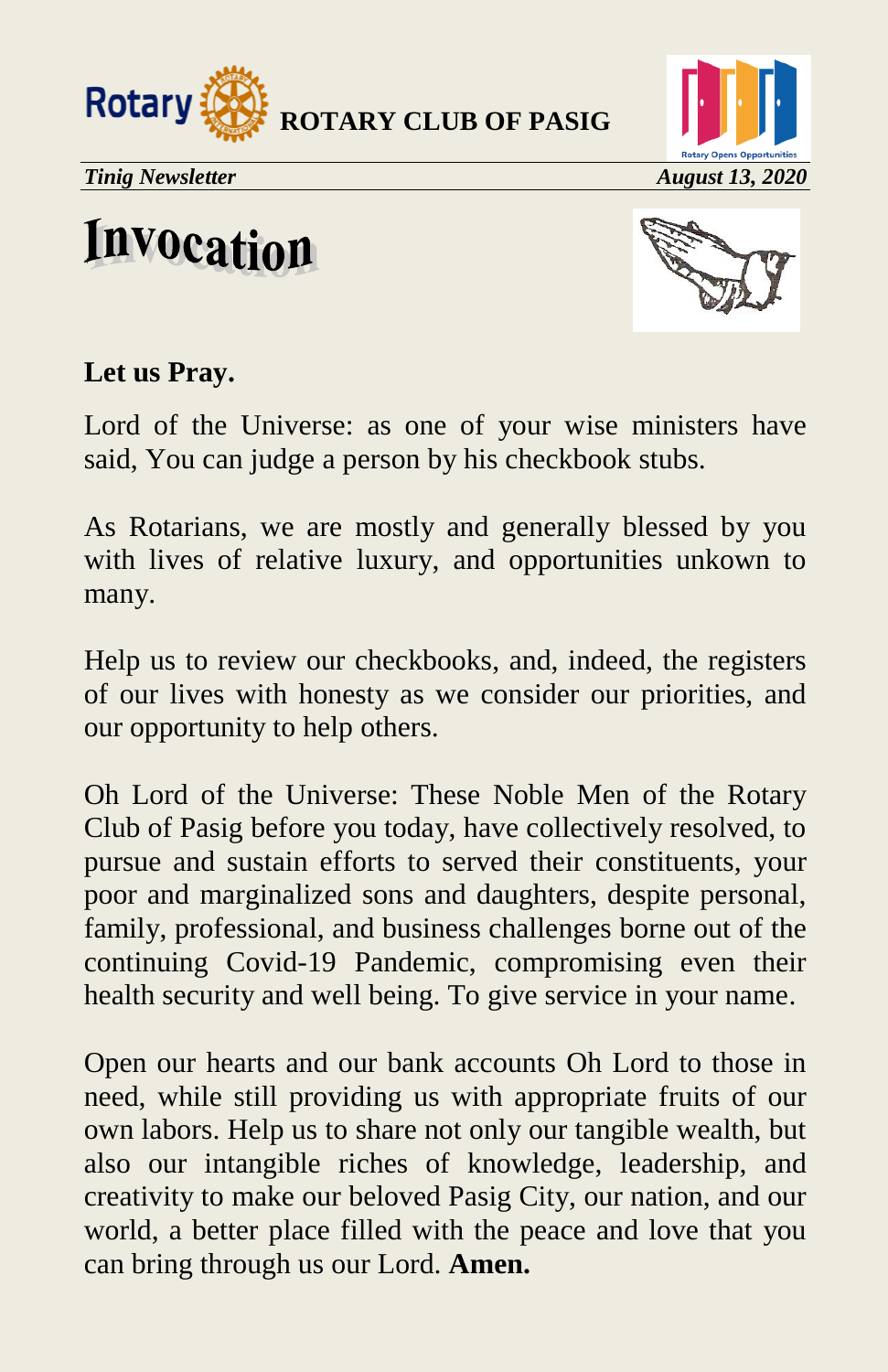



# THE FOUR-WAY TEST

### **of the things we think, say or do:**

- 1. Is it the **TRUTH?**
- 2. Is it **FAIR** to all concerned**?**
- 3. Will it build **GOODWILL** and **BETTER FRIENDSHIPS?**
- 4. Will it be **BENEFICIAL** to all concerned**?**

# **Object of Rotary**

The Object of Rotary is to encourage and foster the ideal of service as a basis of worthy enterprise and, in particular, to encourage and foster:

| First          | $\ddot{\cdot}$ | development of acquaintance<br>The<br><b>as</b><br>an<br>opportunity for Service;                                                                                                                              |
|----------------|----------------|----------------------------------------------------------------------------------------------------------------------------------------------------------------------------------------------------------------|
| <b>Second:</b> |                | High Ethical standards in business and professions;<br>the Recognition of the worthiness of all useful<br>occupations; and the dignifying of each Rotarian's<br>occupation as an opportunity to serve society; |
| Third:         |                | The application of the ideal of service in each<br>Rotarian's personal, business and community life;                                                                                                           |
| <b>Fourth:</b> |                | The advancement of international understanding,<br>goodwill, and peace through a world fellowship of<br>business and professional persons united in the ideal<br>of service.                                   |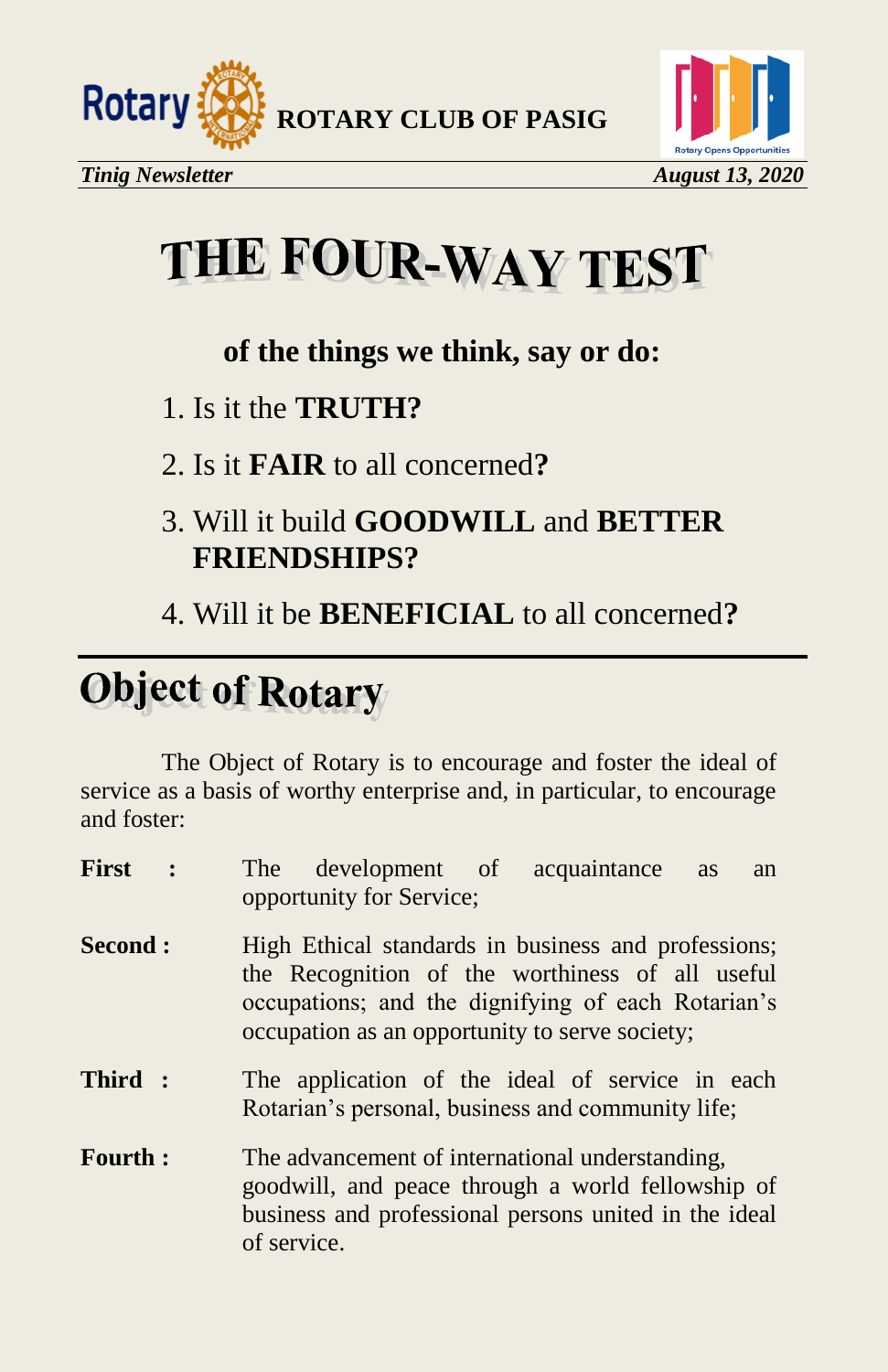

# **Song of the Day**



## **DIVE**  *BY: Ed Sheeran*

Maybe I came on too strong Maybe I waited too long Maybe I played my cards wrong Oh, just a little bit wrong Baby I apologize for it

I could fall, or I could fly Here in your aeroplane And I could live, I could die Hanging on the words you say And I've been known to give my all And jumping in harder than Ten thousand rocks on the lake

> So don't call me baby Unless you mean it Don't tell me you need me If you don't believe it So let me know the truth Before I dive right into you

You're a mystery I have travelled the world, there's no other girl like you No one, what's your history? Do you have a tendency to lead some people on? 'Cause I heard you do, mm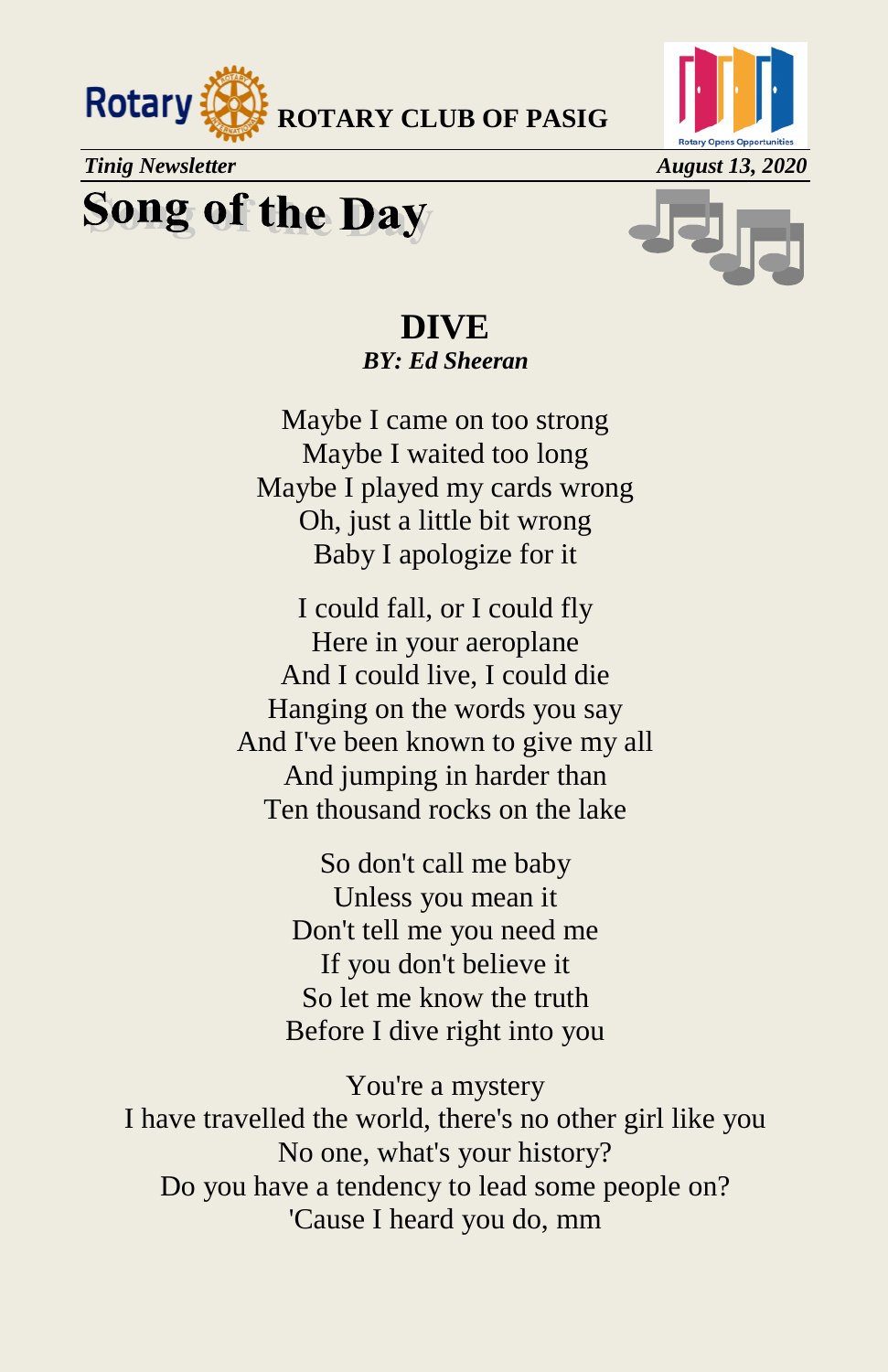



# **Song of the Day**

*Continuation 1.*



I could fall, or I could fly Here in your aeroplane And I could live, I could die Hanging on the words you say And I've been known to give my all And lie awake, everyday don't know how much I can take

> So don't call me baby Unless you mean it And don't tell me you need me If you don't believe it So let me know the truth Before I dive right into you

I could fall, or I could fly Here in your aeroplane And I could live, I could die Hanging on the words you say And I've been known to give my all Sitting back, looking at every messy that I made

> So don't call me baby Unless you mean it Don't tell me you need me If you don't believe it Let me know the truth Before I dive right into you

> Before I dive right into you Before I dive right into you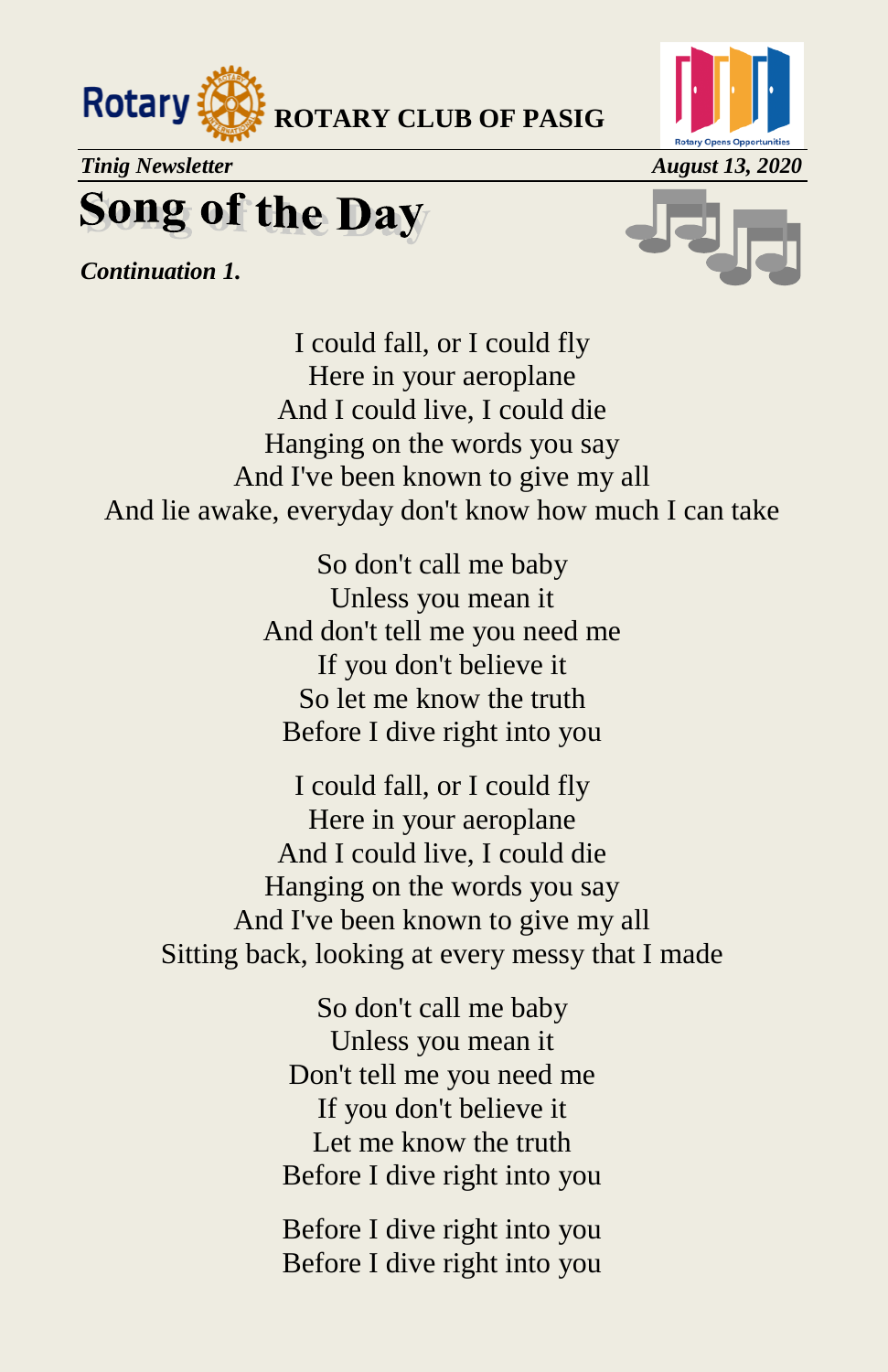



# **From the President**

**Pres. RJ Ermita**



A happy Rotary afternoon to all of you!

August is membership month and today we are inducting two gentlemen Johann Ramos and Allan Almazar into the club. Welcome Yo and welcome back Allan! So far we have been able to increase by 6 members this Rotary year.

Let's keep them coming and coming back!

May I request all of you to invite your prospects to attend our club meetings by sharing the ZOOM ID and password. This is the first and crucial step that we all took when we entered. After your prospects attend three (3) meetings, then they will undergo an orientation with the club membership committee on the ins and outs of being a Pasig Rotarian. Only then will they be eligible to join our club.

One suggestion directed to our senior members is to invite your sons, sons-in-law, and their friends to attend our meetings as well. I will use myself as an example, I was invited to Rotary by my dad PP Rhett. We also have PP John, PP Ramy , Rtn. Bebert and the late Rtn. Kel Pascual as examples. Favorite sons-in-law examples are PP Nick and Rtn. Marlo. It would be great to see more father and son tandems in our club. Share their numbers with us and we will contact them for you.

Likewise, may I request everyone to contact former RC Pasig members and especially the past presidents to reactivate. I think you will agree that the Thursday habit of attending our club meetings and having guest speakers is proving to be very helpful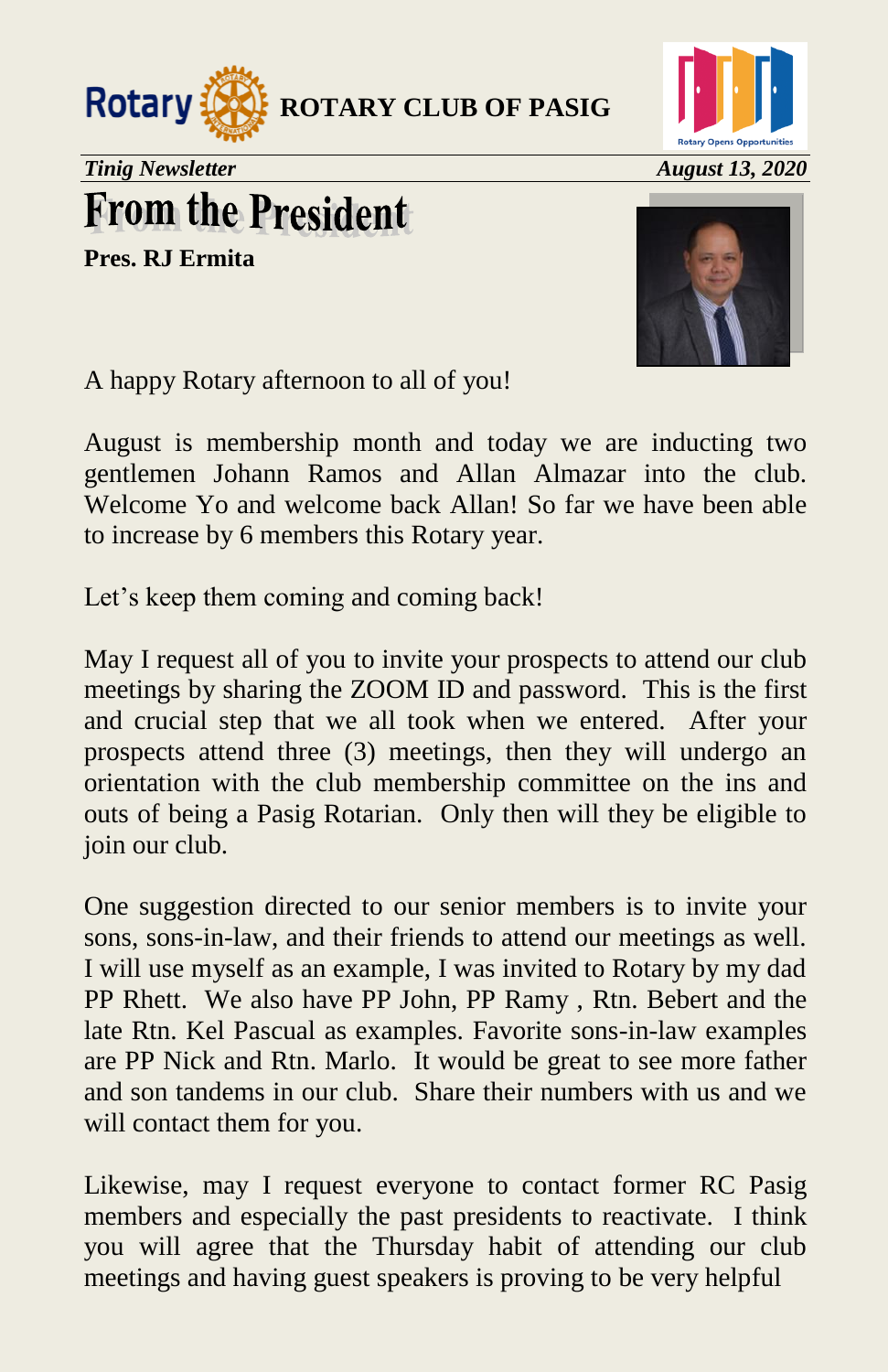



# **From the President**

**Pres. RJ Ermita**

*Continuation 1.* 

in our coping with the COVID-19 situation. Getting our former members to "get hooked" again will be very nice to see especially that we are celebrating our  $50<sup>th</sup>$  anniversary.

Thank you.

On the 50<sup>th</sup> year of the ENDURING Rotary Club of Pasig, I remain..

Truly yours,

RJ Ermita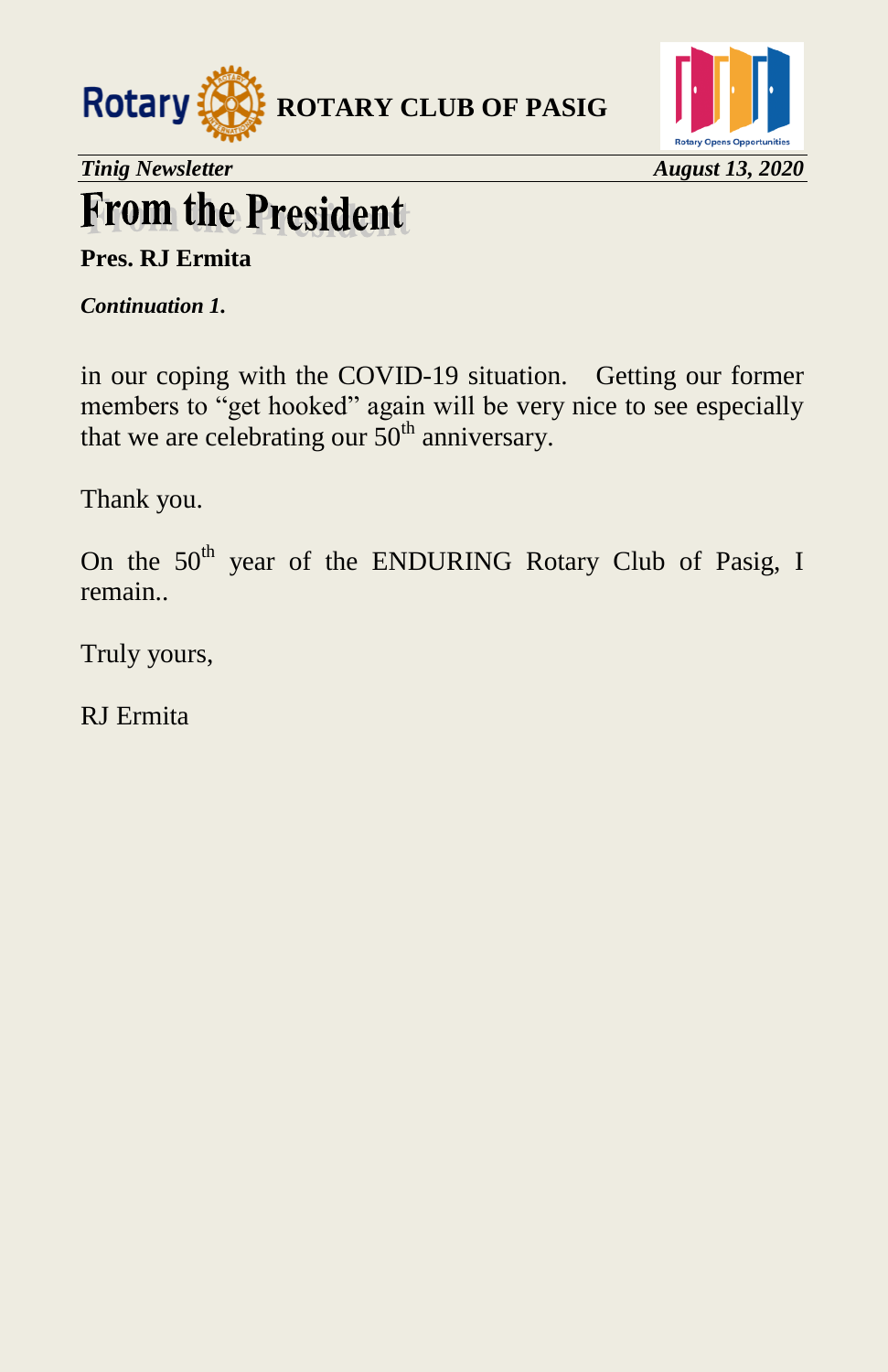



**Walking the Avenues** 

**PP Jun C. Zafra**



### **JENNIFER E. JONES MAKES HISTORY, BECOMES FIRST WOMAN NAMED ROTARY PRESIDENT-NOMINEE**



*Jennifer E. Jones, of the Rotary Club of Windsor-Roseland, Ontario, Canada, is the selection of the Nominating Committee for President of Rotary International for 2022- 23*.

Jennifer E. Jones, a member of the Rotary Club of Windsor-Roseland, Ontario,

Canada, has been nominated to become Rotary International's president for 2022-23, a groundbreaking selection that will make her the first woman to hold that office in the organization's 115 year history.

Jones will officially become president-nominee on 1 October if no other candidates challenge her.

Jones says she sees Rotary's Action Plan as a catalyst for increasing Rotary's impact.

"As we reflect upon our new strategic priorities, we could have never envisioned that our ability to adapt would become our North Star during what is inarguably the most profound time in recent history," Jones said in her vision statement. "Silver linings rise out of the most challenging circumstances. Using metric-driven goals, I will harness this historic landscape to innovate, educate, and communicate opportunities that reflect today's reality."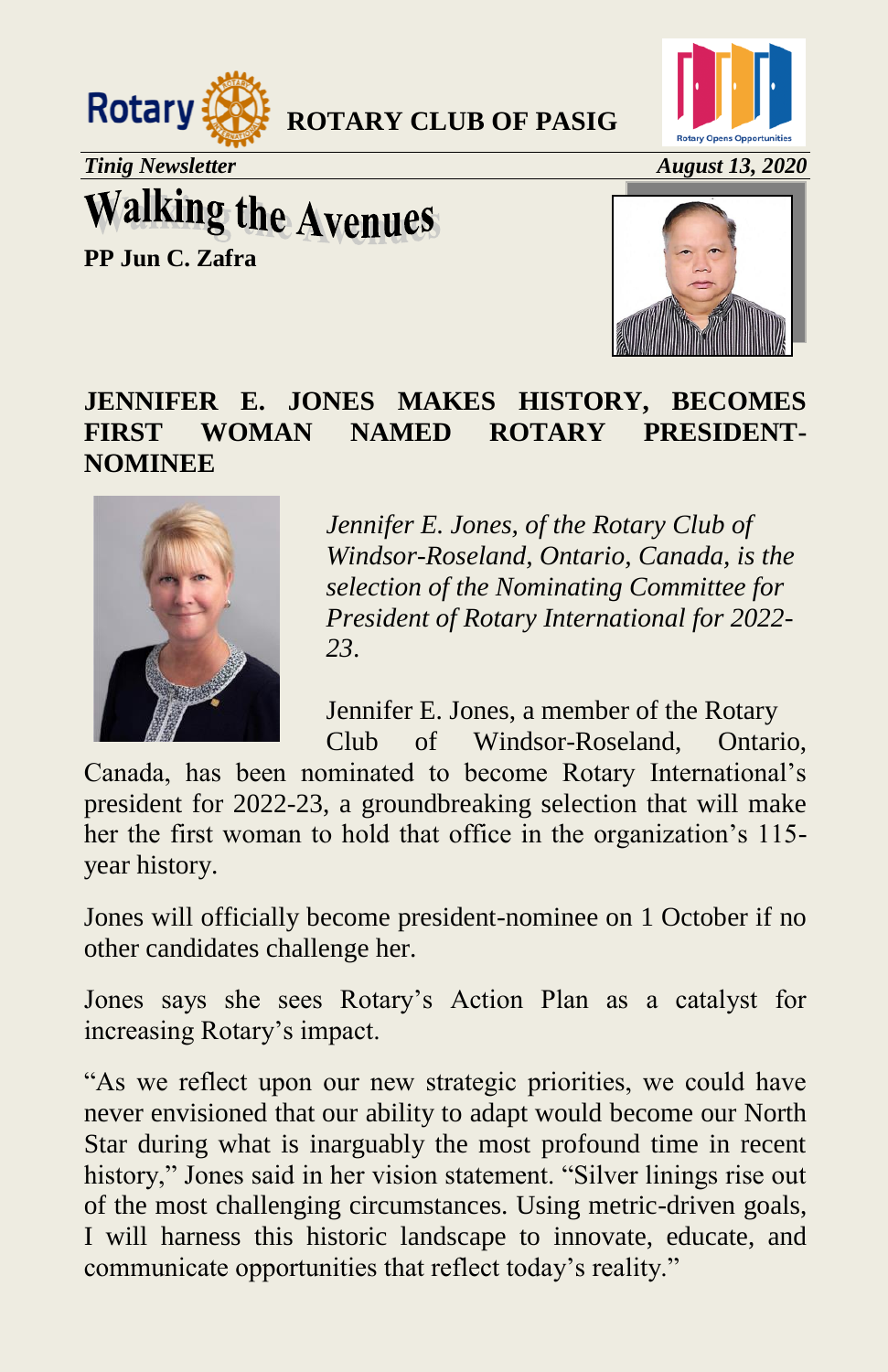



*Tinig Newsletter August 13, 2020*

### **Walking the Avenues PP Jun C. Zafra**

*Continuation 1.*

As the first woman to be nominated to be president, Jones understands how important it is to follow through on Rotary's Diversity, Equity, and Inclusion (DEI) Statement. "I believe that diversity, equity, and inclusion … begins at the top and for us to realize growth in female membership and members under the age of forty — these demographics need to see their own reflection in leadership," Jones said. "I will champion double-digit growth in both categories while never losing sight of our entire family."

Jones is founder and president of Media Street Productions Inc., an award-winning media company in Windsor. She was chair of the board of governors of the University of Windsor and chair of the Windsor-Essex Regional Chamber of Commerce. She has been recognized for her service with the YMCA Peace Medallion, the Queen's Diamond Jubilee Medal, and Wayne State University's Peacemaker of the Year Award, a first for a Canadian. Jones holds a Doctor of Laws (LL.D.).

A current Rotary Foundation trustee, Jones has been a Rotary member since 1997 and has served Rotary as RI vice president, director, training leader, committee chair, moderator, and district governor. She played a lead role in Rotary's rebranding effort by serving as chair of the Strengthening Rotary's Advisory Group. She is the co-chair of the End Polio Now Countdown to History Campaign Committee, which aims to raise \$150 million for polio eradication efforts.

Jones recently led the successful #RotaryResponds telethon, which raised critical funds for COVID-19 relief and was viewed by more than 65,000. Jones has also received Rotary International's Service Above Self Award and The Rotary Foundation Citation for Meritorious Service. She and her husband, Nick Krayacich, are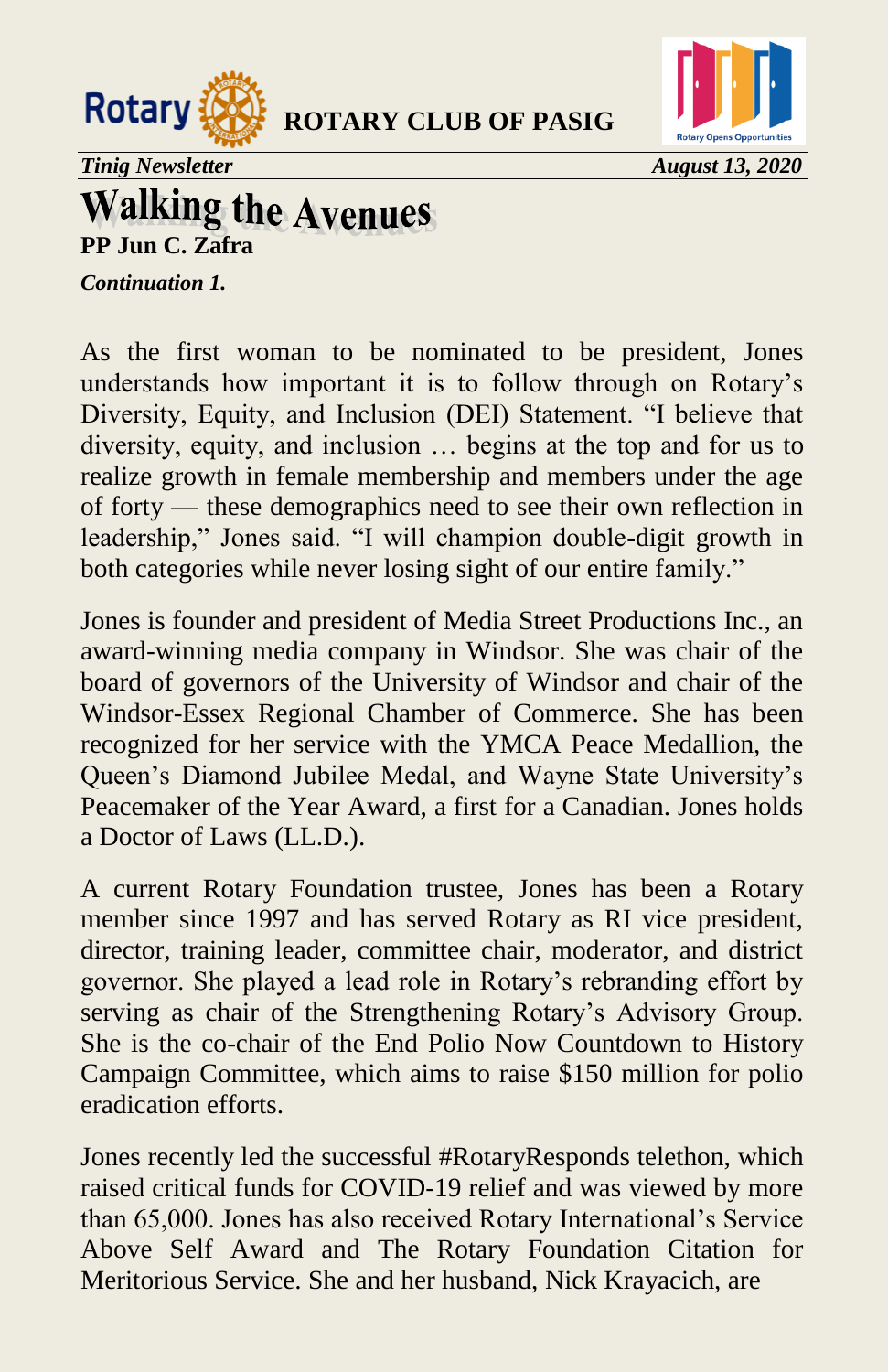



*Tinig Newsletter* August 13, 2020

### **Walking the Avenues PP Jun C. Zafra**

*Continuation 2.*

members of The Rotary Foundation's Arch Klumph Society, Paul Harris Society, and the Bequest Society.

The members of the Nominating Committee for the 2022-23 President of Rotary International are: Robert L. Hall, Dunwoody, Metro Atlanta, Georgia, USA; Bradford R. Howard Oakland Uptown, California, USA; Per Høyen, Aarup, Gelsted, Denmark; Peter Iblher, Nürnberg-Reichswald, Zirndorf, Germany; Ashok Mahajan, Mulund, Mah., India; Sam Okudzeto, Accra, Accra, Ghana; Eduardo San Martín Carreño, Majadahonda, Madrid, Spain; Takeshi Matsumiya, Chigasaki-Shonan, Chigasaki Kanagawa, Japan; Michael K. McGovern (secretary), Cape Elizabeth, Maine, USA; José Alfredo Pretoni, São Paulo-Sul, São Paulo, Brazil; Saowalak Rattanavich, Bang Rak, Bangkok, Thailand; Hendreen Dean Rohrs, Langley Central, Surrey, British Columbia, Canada; Kenneth M. Schuppert, Jr (chair)., Decatur, Alabama, USA; Ravindra P. Sehgal, Belur, West Bengal, India; Noel Trevaskis, Merimbula, Tura Beach, Australia; Giuseppe Viale, Genova, Genova, Italy; and Chang-Gon Yim, Daegu-West, Daegu, Korea.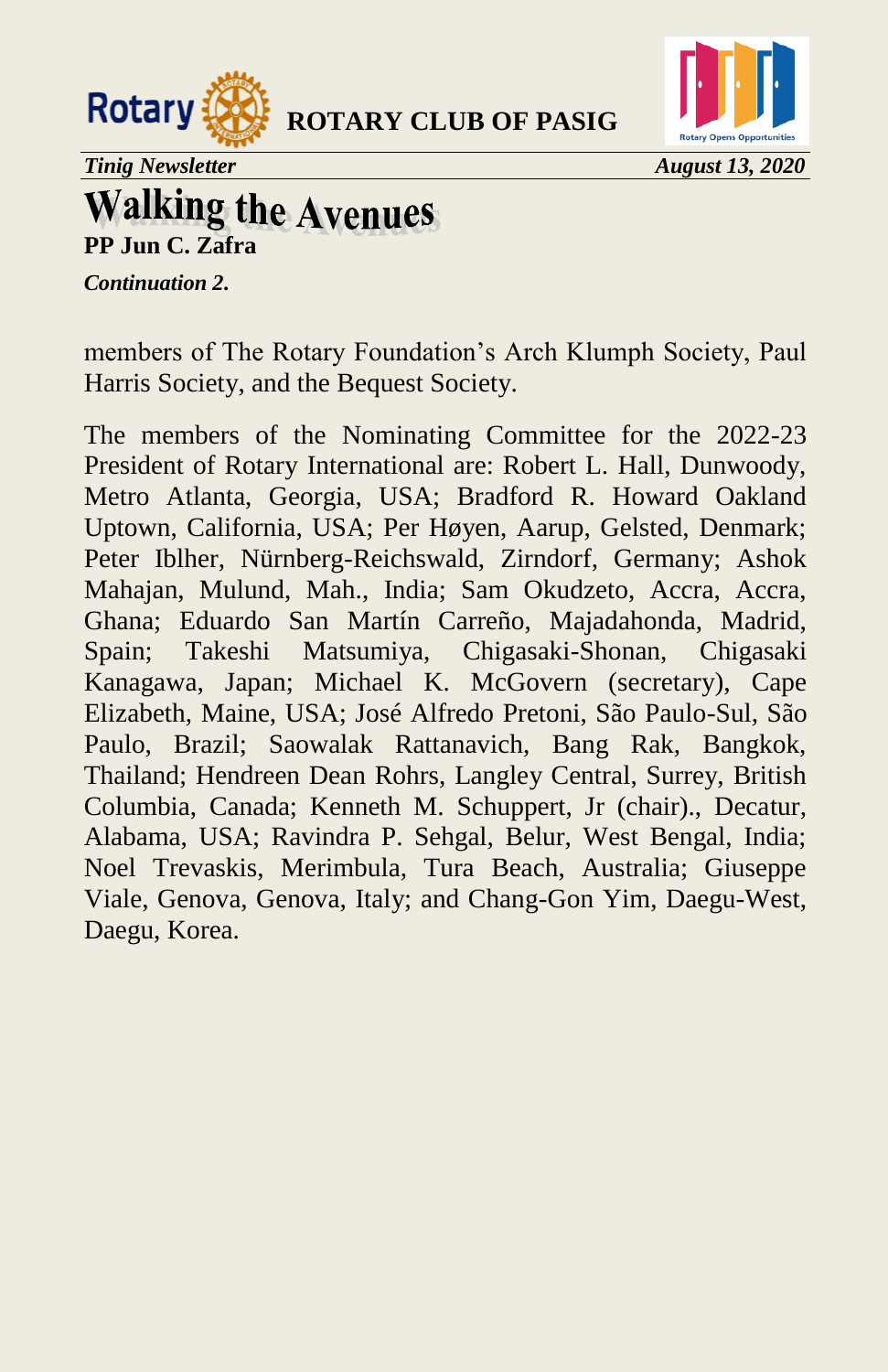



*Tinig Newsletter* August 13, 2020

# **Meet Our Guest Speaker**



**Mr. Roberto "Bob" Herrera-Lim** Topic: Retooling Our People and Economy for the New Normal

For the past 18 years has been an adviser and consultant on the Philippines and key Southeast Asian markets, specifically on how the political, policy and regulatory environment can affect business outcomes and investments. Main clients are primarily US and European asset managers, hedge funds, private equity and corporate foreign direct investors.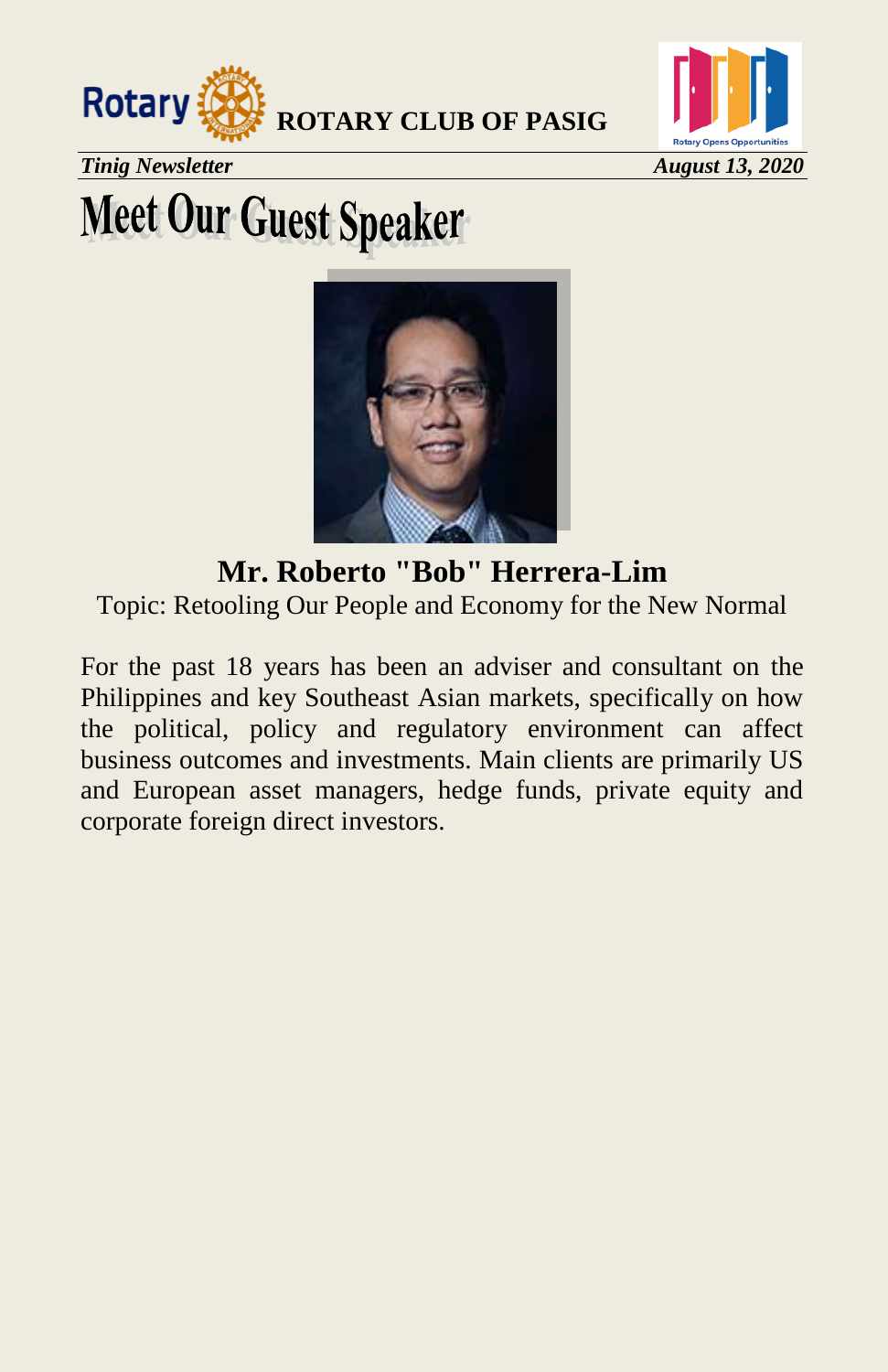

**Tinig Tidbits** 

**By: PP Peter M. Javier**



## **7 TYPES OF "VEGETARIANS"**

People who don't eat meat – and even many who eat a very meatlimited diet – often refer to themselves as "vegetarians," but there are many different varieties:

- 1. *Ovo-vegetarians* eat eggs but no meat or dairy products.
- 2. *Lacto-vegetarians* eat dairy products, but no meat or eggs.
- 3. *Lacto-ovo-vegetarians* eat both eggs and dairy products but no meat.
- 4. *Vegans* don't eat any land or sea animals, nor do they eat eggs, dairy products, or anything that contains animal products, such as gelatin (which is made from the bones, tendons, and other assorted parts of cattle and horses). *Vegans* also avoid white can sugar because it is often filtered through bone char, which is charcoal...made from animal bone. (Beet sugar is okay.)
- 5. *Raw food vegans* are just like vegans, only colder. They don't eat any food above 46 deg. C.
- 6. *Macrobiotic* dieters are often thought of as vegetarians, but they do eat meat and fish, just not a lot of it. Grains, vegetables, and beans are the major components of diet.
- 7. *Fruitarians* eat fruit...and only fruit. This includes foods not typically considered fruits but which actually are, such as tomatoes, bell peppers, and avocados.

(From Instant Genius : Fast Food for Thought)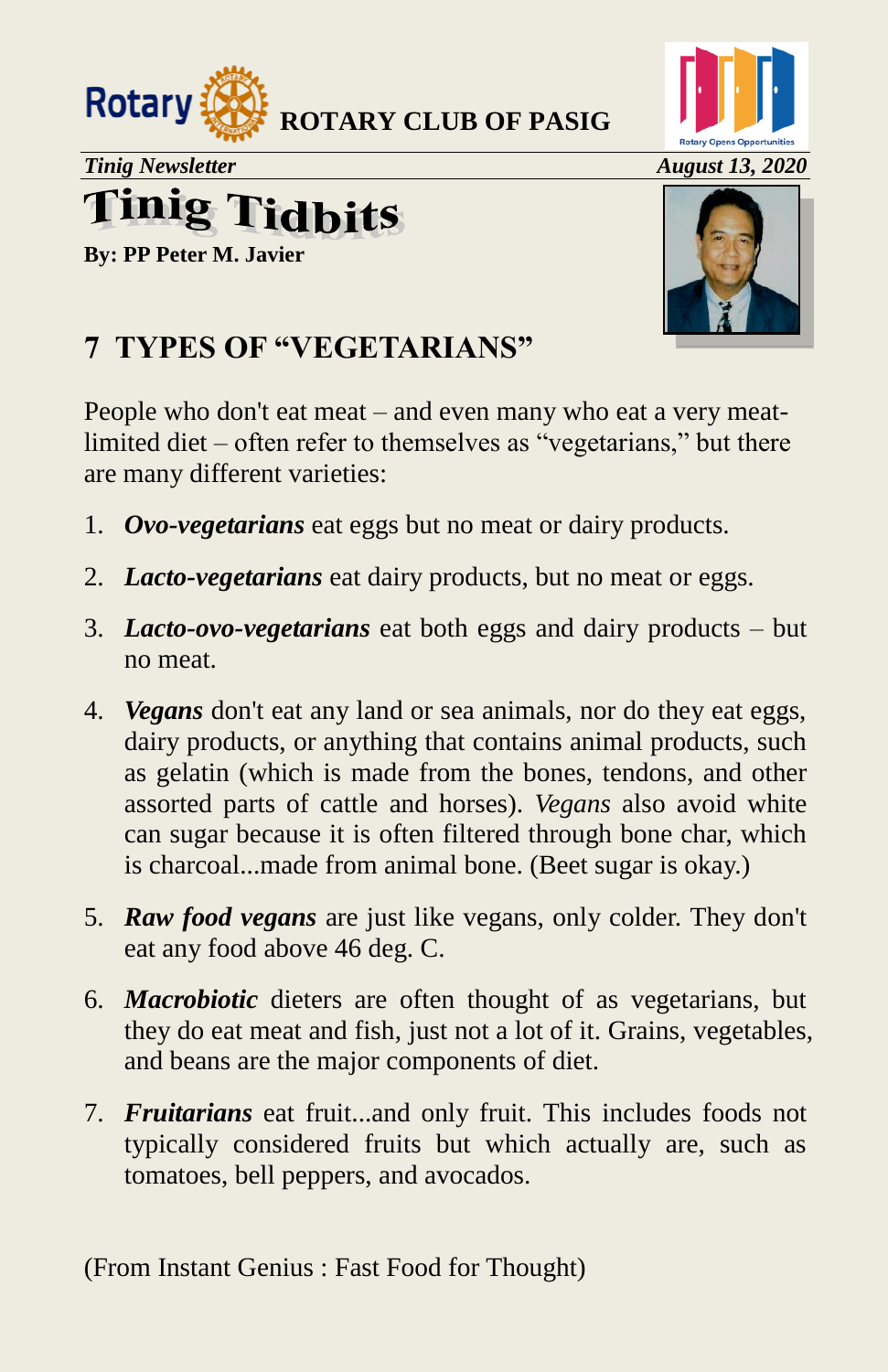



### *Tinig Newsletter August 13, 2020*

### *PANGKAT MEMBERS FOR RY 2020 – 2021*

- **1. Pres. RJ Ermita - Leader 1. Rel Gomez - Leader**
- 
- 
- 
- 5. Rene Bocaya 5. Raj Cordova
- 6. Celso Ylagan 6. Vic Aquino
- 
- 8. Philip Yoon 8. Chito Bernardo
- 9. Arjan Ramnani 9. Alex Lacson
- 10. Marlo Guillano 10. Ping Tan
- 11. Manfred Guangko 11. Pal Bolivar
- 12. Sonny Samson 12. Carlo Doce

### *PANGKAT NO. 2 PANGKAT NO. 5*

### **1. John Javier - Leader 1. Jun Zafra - Leader**

- 
- 3. Peping Mabanta 3. Ray Armas
- 
- 5. Nick de Guzman 5. Dennis Albano
- 
- 7. Sonny Rivera 7. Arnel Estaniel
- 
- 9. Raffy Garcia III 9. Vic Lim
- 10. Ramy Garcia IV 10. Nick Guzman
- 
- 

- **1. Ed Lucero - Leader 1. Bart Ronquillo - Leader**
- 2. Bong Paloma Co-Leader 2. Adolf Aran Co-Leader
- 3. Wowie Benitez 3. Ike Ona
- 
- 
- 
- 7. Nesty Carolina 7. Edison Go
- 8. Esto Lichauco 8. Flor de Pano
- 9. Rhett Ermita 9. Topax Colayco
- 10. Peter Javier 10. Roman Romulo
- 11. Sammy Lazo 11. Chony Gimenez
- 12. Rtn Gerard Estrada 12. Jess Acantilado

### *PANGKAT NO. 1 PANGKAT NO. 4*

- 
- 2. Tony Diaz Co-Leader 2. Ed Evangelista Co-Leader
- 3. Ner Laino 3. Toti Buhain
- 4. Jing Jose 4. Bert Albano
	-
	-
- 7. Leo Barbo 7. James Porter
	-
	-
	-
	-
	-

- 
- 2. Nicky Ty –Co-Leader 2. Jecko Santos Co-Leader
	-
- 4. Ogie Lim 4. Bebert Lacuna
	-
- 6. Vico Sotto 6. Totoy Bartolome
	-
- 8. Ben Baniel 8. Hermie Orbe
	-
	-
- 11. Garrick Ang 11 Tito Henson
- 12. Ferd Rivera 12. Rtn. Johansson de Guzman
	- 13. Rtn. Vince Ermita

### *PANGKAT NO. 3 PANGKAT NO. 6*

- 
- 
- 
- 4. Noel Go 4. Kell Ortega
- 5. Conrad Cuesta 5. Benny de Guzman
- 6. Louie Orosa 6. Albert Mendiola
	-
	-
	-
	-
	-
	-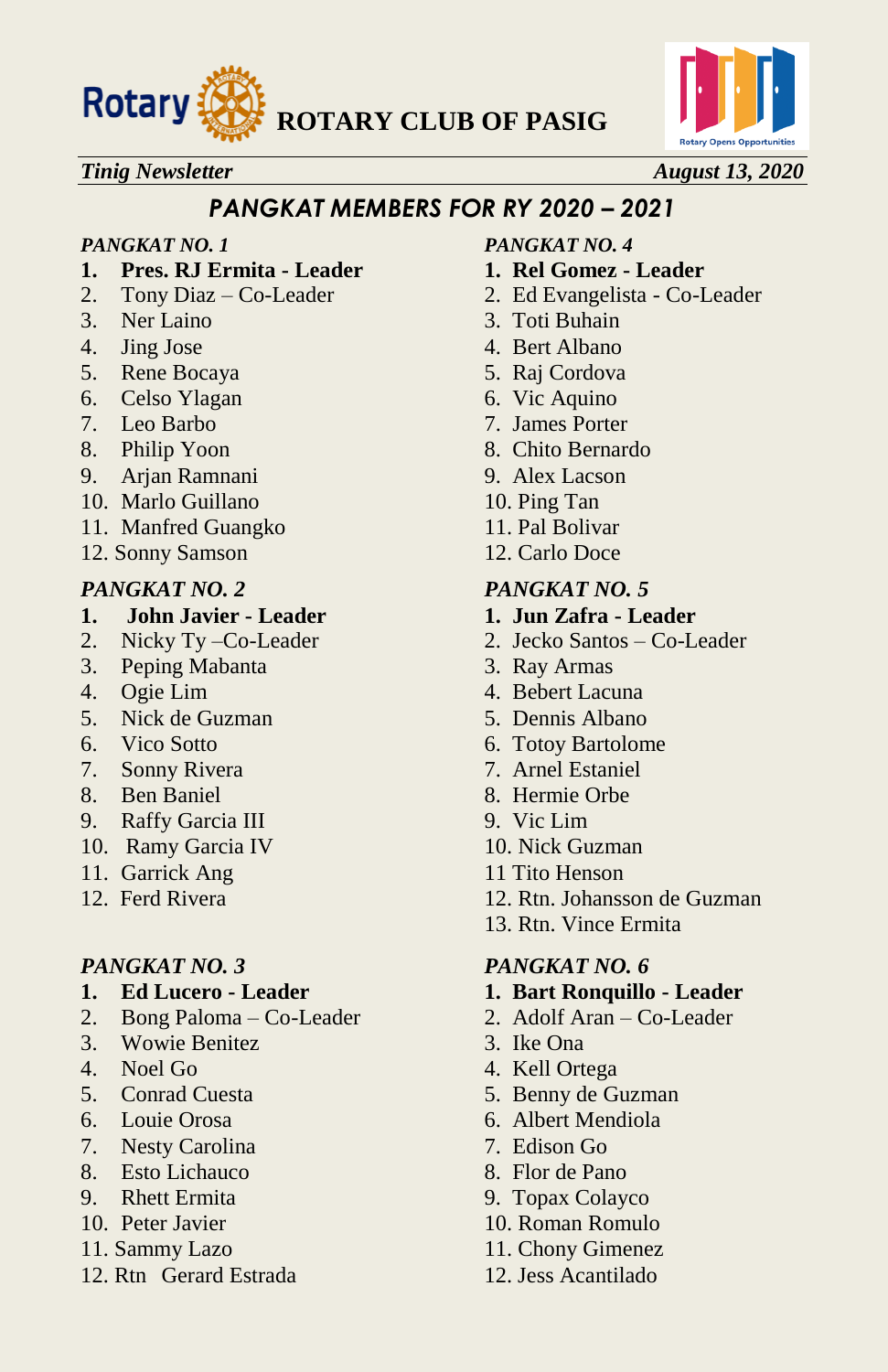



## *DECLARATION OF ROTARIANS IN BUSINESS AND PROFESSIONS*

### *As a Rotarian engaged in a business or profession, I am expected to:*

- 1. Consider my vocation to be another opportunity to serve;
- 2. Be faithful to the letter and to the spirit of the ethical codes of my vocation, to the laws of my country, and to the moral standards of my community;
- 3. Do all in my power to dignify my vocation and to promote the highest ethical standards in my chosen vocation;
- 4. Be fair to my employer, employees, associates, competitors, customers, the public and all those with whom I have a business or professional relationship;
- 5. Recognize the honor and respect due to all occupations which are useful to society;
- 6. Offer my vocational talents: to provide opportunities for young people, to work for the relief of the special needs of others, and to improve the quality of life in my community;
- 7. Adhere to honesty in my advertising and in all representations to the public concerning my business or professions;
- 8. Neither seek from nor grant to a fellow Rotarian a privilege or advantage not normally accorded others in a business or professional relationship.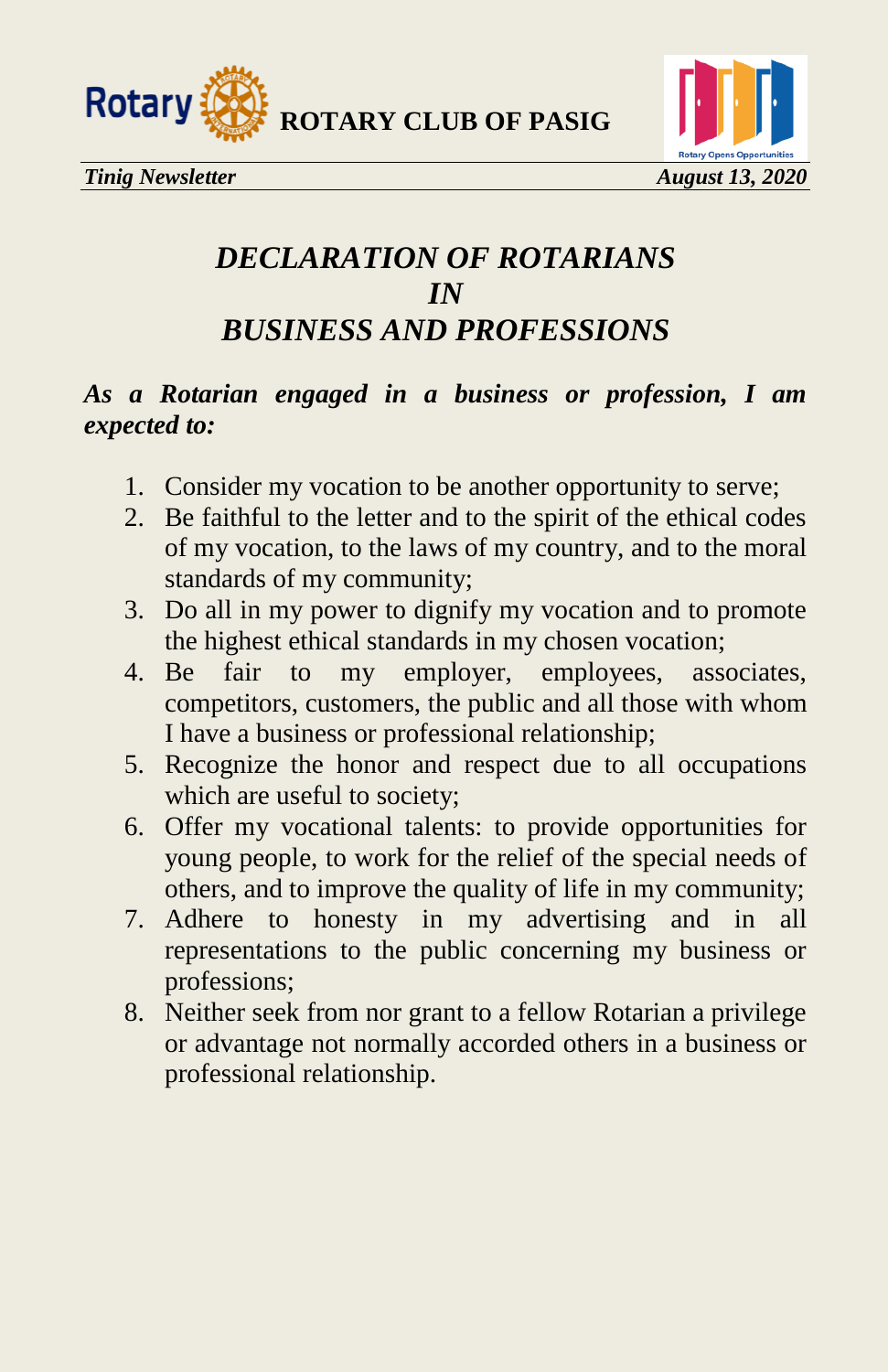



## *ROTARY CODE OF CONDUCT*

## *As a Rotarian, I will*

- 1. Exemplify the core value of integrity in all behaviors and activities
- 2. Use my vocational experience and talents to serve in Rotary
- 3. Conduct all of my personal, business, and professional affairs ethically, encouraging and fostering high ethical standards as an example to others
- 4. Be fair in all dealings with others and treat them with the respect due to them as fellow human beings
- 5. Promote recognition and respect for all occupations which are useful to society
- 6. Offer my vocational talents: to provide opportunities for young people, to work for the relief of the special needs of others, and to improve the quality of life in my community
- 7. Honor the trust that Rotary and fellow Rotarians provide and not do anything that will bring dis-favor or reflect adversely on Rotary or fellow Rotarians
- 8. Not seek from a fellow Rotarian a privilege or advantage not normally accorded others in a business or professional relationship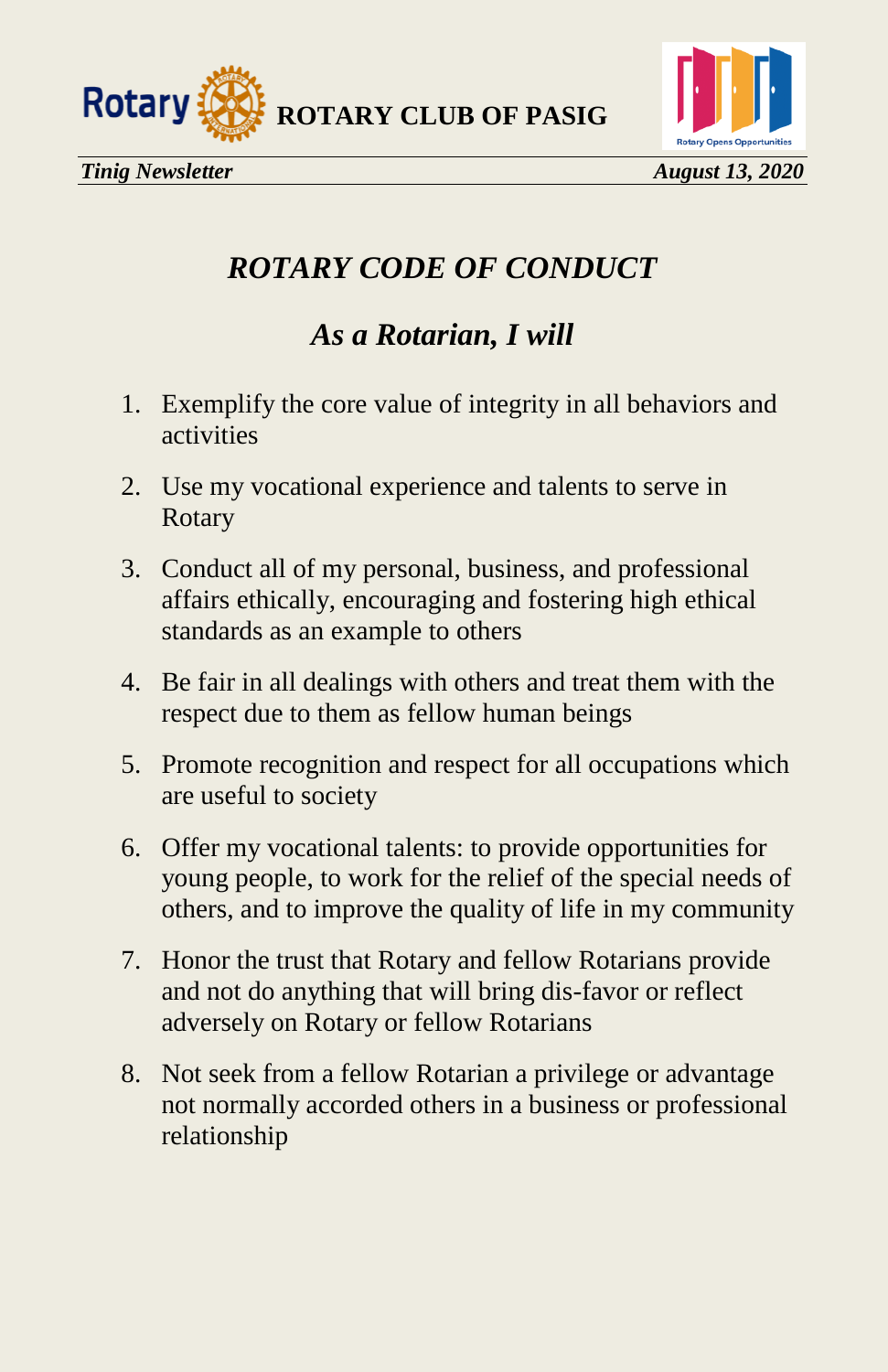





## **Officers and Directors**

**ROTARY CLUB OF PASIG (RY 2020-2021)**

**President** Renato Carlos "RJ" H. Ermita, Jr. **Vice President/PE** Roberto "Bart" C. Ronquillo **Club Secretary** PP Peter John "John" U. Javier **Treasurer** Rtn. James Philip Roland V. Porter

**DIRECTOR: Club Administration** PP Rogelio "Ogie" S. P. Lim

**Membership** PP Aurelio "Rel" L. Gomez **Public Relations** Rtn. Garrick "Garrick" L. Ang **Service Community** Rtn. Francisco "Sonny" D.C. Rivera **The Rotary Foundation** PP Marcelo "Jun" C. Zafra, Jr. **Youth Service** PP Roy Eduardo "Ed" T. Lucero **Ex-Officio IPP Nick "Nick" C. Guzman** 

**Advisers:** HOF/PP Rhett Ermita Rtn. Ike Ona